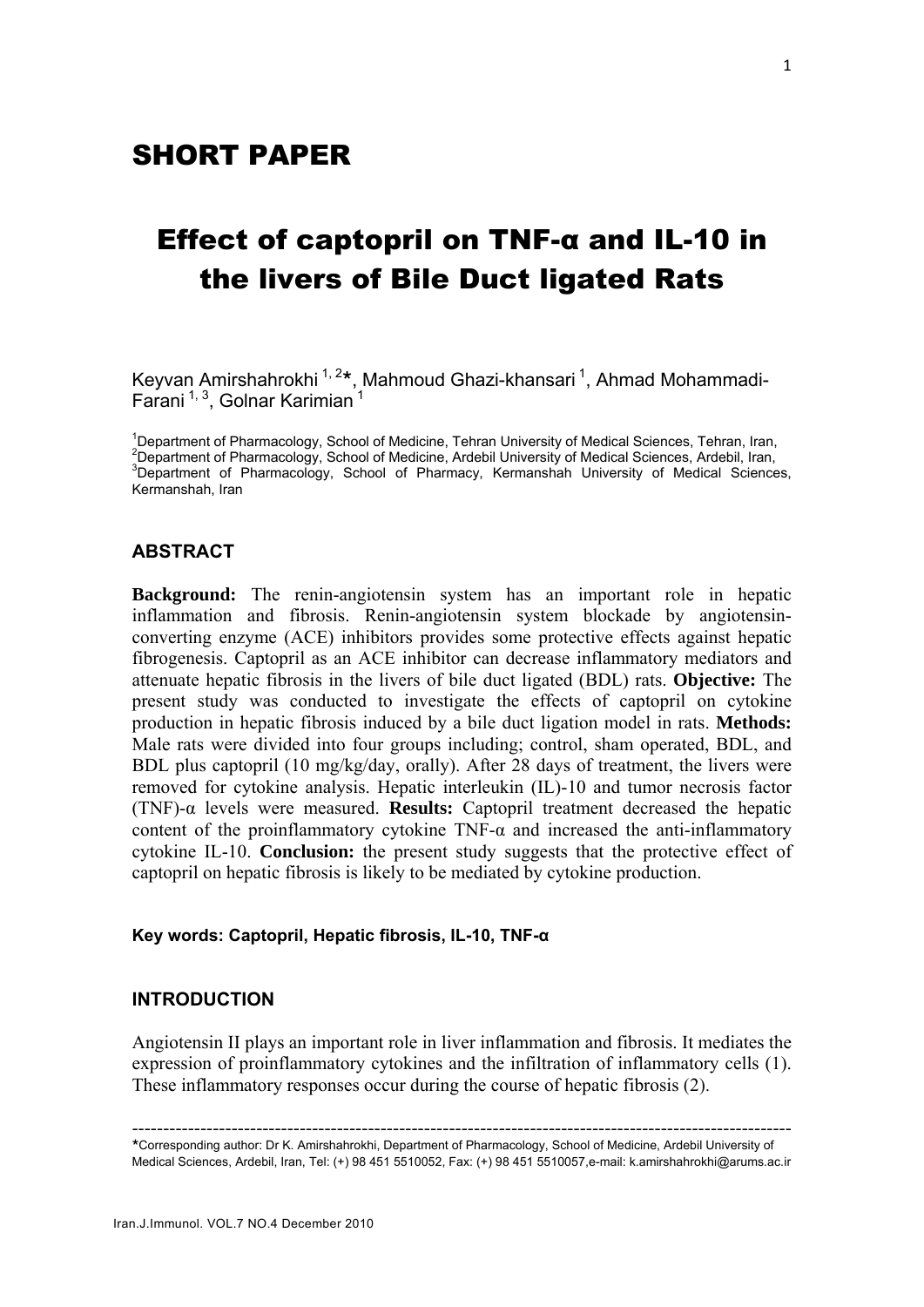Renin-angiotensin system blockade, either by ACE inhibition or angiotensin receptor 1 (AT1) blockade, has protective effects against the inflammatory response in liver fibrogenesis (1). Anti-inflammatory effects of certain ACE inhibitors have been shown both *in vitro* and *in vivo*. It has been demonstrated that captopril inhibits lipopolysaccharide (LPS)-induced production of proinflammatory cytokines such as TNF and IL-1β (3). Angiotensin-converting enzyme inhibitors improve hepatic steatosis by reducing TNF- $\alpha$  and IL-6 levels in the circulation and the liver (4). Interleukin-10 is a potent anti-inflammatory cytokine. It has been demonstrated that IL-10, as an immunosuppressive mediator, has a protective effect in some hepatic diseases (5). IL-10 treatment of patients with chronic hepatitis C reduces hepatic inflammation and fibrosis. IL-10 inhibits the production of TNF- $\alpha$ , nuclear factor kB and superoxide anions (6).

It has been reported that captopril inhibits the progression of hepatic fibrosis induced by  $CCl<sub>4</sub>$  in rats (7). In our previous study, we demonstrated that angiotensin blockade with captopril leads to the inhibition of hepatic fibrosis in BDL cirrhotic rat model (8). Progression of liver fibrosis during chronic inflammation may be stimulated by the production of proinflammatory cytokines that ultimately leads to cell death. The purpose of this study was to investigate the effects of captopril, an ACE inhibitor, on cytokine production in hepatic fibrosis induced in rat by bile duct ligation.

## **MATERIAL AND METHODS**

**Animals:** Male Albino Wistar rats, weighing 150–200 g were obtained from the department of pharmacology, Tehran University of Medical Sciences, Tehran, Iran. Every 4 animals were housed in a cage under a 12–12 h light–dark cycle at 22-25°C. They were allowed to have free access to ad libitum food and tap water throughout the 4-week experiment. All experiments were carried out in accordance with institutional guidelines for laboratory animal care and use.

**Groups and training protocol:** Biliary hepatic fibrosis was induced by common bile duct ligation (BDL). Rats were anesthetized with ketamine and xylazine. After midline abdominal incision, the common bile duct was doubly ligated with a silk thread. Sham operated animals underwent an identical procedure and manipulation of the common bile duct without ligation. Four weeks after operation, BDL rats showed signs of liver failure, ascites and jaundice. Rats were divided into four experimental groups (*n*=4 in each group) as follows: (1) Control group did not undergo any operation or treatment; (2) Sham operated group; (3) BDL group without treatment and (4) BDL plus captopril (10 mg/kg/day, orally for 28 days) starting on the first day after BDL operation (8). On day 28 rats were euthanized and livers were removed for cytokine analysis.

**Cytokine measurement:** Liver tissue samples were removed from rats and snap frozen in liquid nitrogen. The samples (100mg) were homogenized in 800μl Tris–HCl buffer. All homogenized samples were centrifuged at  $16,000g$  for 30min at 4  $^{\circ}$ C and the supernatants were taken and stored at −80 °C (9). The supernatant samples were used for the measurement of the cytokine concentrations. Hepatic IL-10 and TNF-α levels were measured by using specific ELISA kits (Bender MedSystems GmbH) and the results were expressed as pg cytokine/mg wet tissue.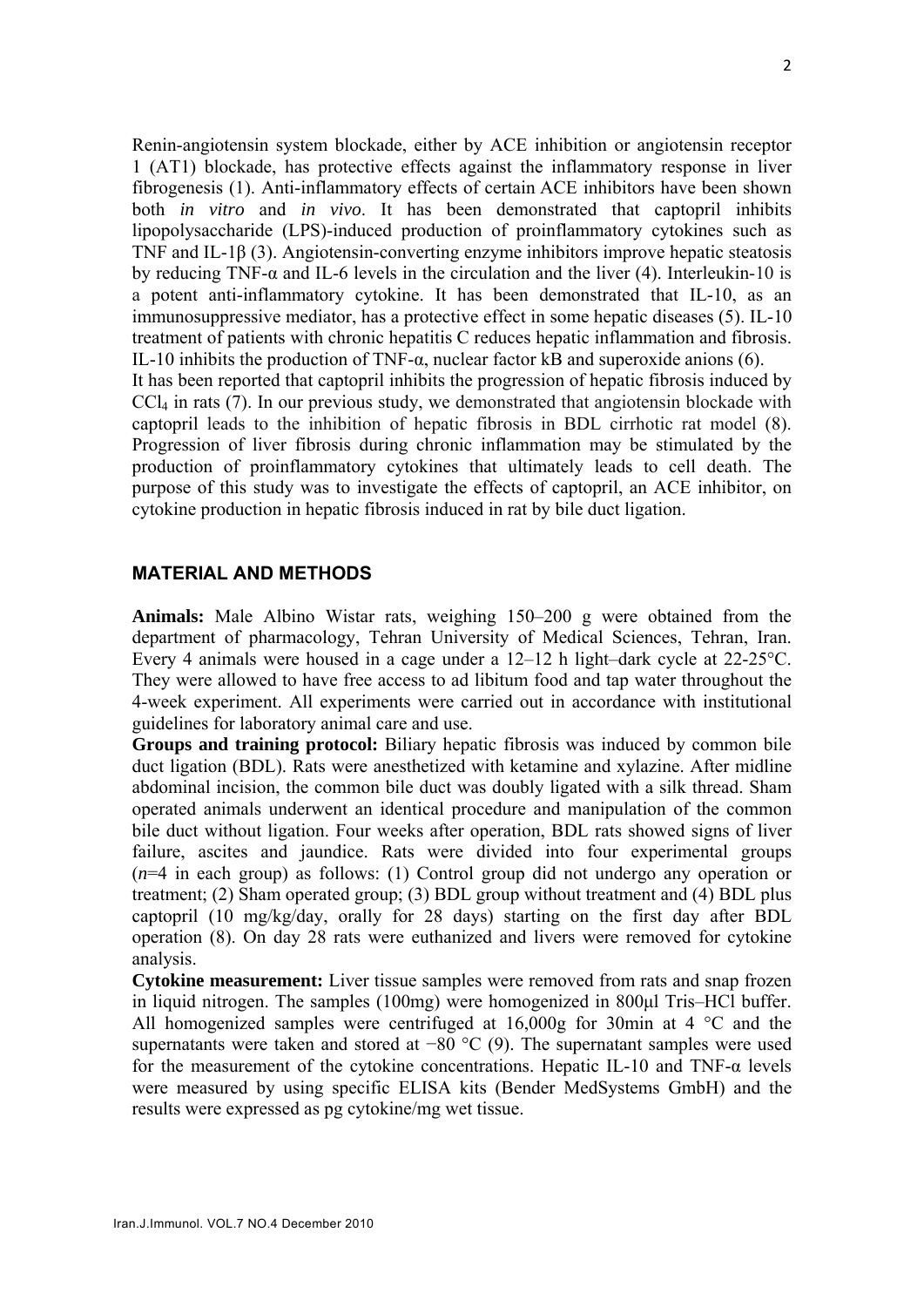**Statistical analysis:** Data are presented as means ± SEM. Statistical analysis was performed using one way ANOVA followed by TUKEY post-hoc test.  $P < 0.05$  was considered significant.

# **RESULTS AND DISCUSSION**

To evaluate the mechanism of the protective effects of captopril in hepatic fibrosis, we measured the levels of TNF- $\alpha$  and IL-10 in supernatants of liver tissues from each study group. As shown in figure 1A, bile duct ligation caused remarkable elevation ( $p < 0.001$ ) in the hepatic level of TNF- $\alpha$  as compared with those of the control and the sham operated groups. Treatment of rats with captopril reduced BDL-induced production of TNF- $\alpha$  compared with the BDL group ( $p \le 0.001$ ). There was no significant difference among the control, sham and captopril plus BDL groups. Figure 1B shows that IL-10 cytokine levels tend to decrease in BDL rats. However, the decreasing effect of BDL on hepatic level of IL-10 was not statistically significant when compared with the control and the sham operated groups. Administration of captopril produced a significant increase ( $p < 0.05$ ) in the hepatic level of IL-10 compared with the BDL group. No significant difference was observed between captopril-treated and sham operated groups in this study.



**Figure 1.** Effect of captopril (10 mg/kg/day) on hepatic levels of TNF-α and IL-10 in four experimental groups. Captopril prevented the BDL-induced increase in TNF-α (**A**), while captopril treatment increased the level of IL-10 (**B**). Data are expressed as mean ± SEM. \**P* < 0.001 compared with the sham group; \*\**P* < 0.001 compared with BDL group. **§** *P* < 0.05 compared with BDL group.

Liver fibrogenesis occurs as a result of hepatic cell injury which leads to recruitment of inflammatory cells, followed by the release of cytokines (5). Several reports suggest that angiotensin II plays an important role in hepatic fibrosis by inducing the expression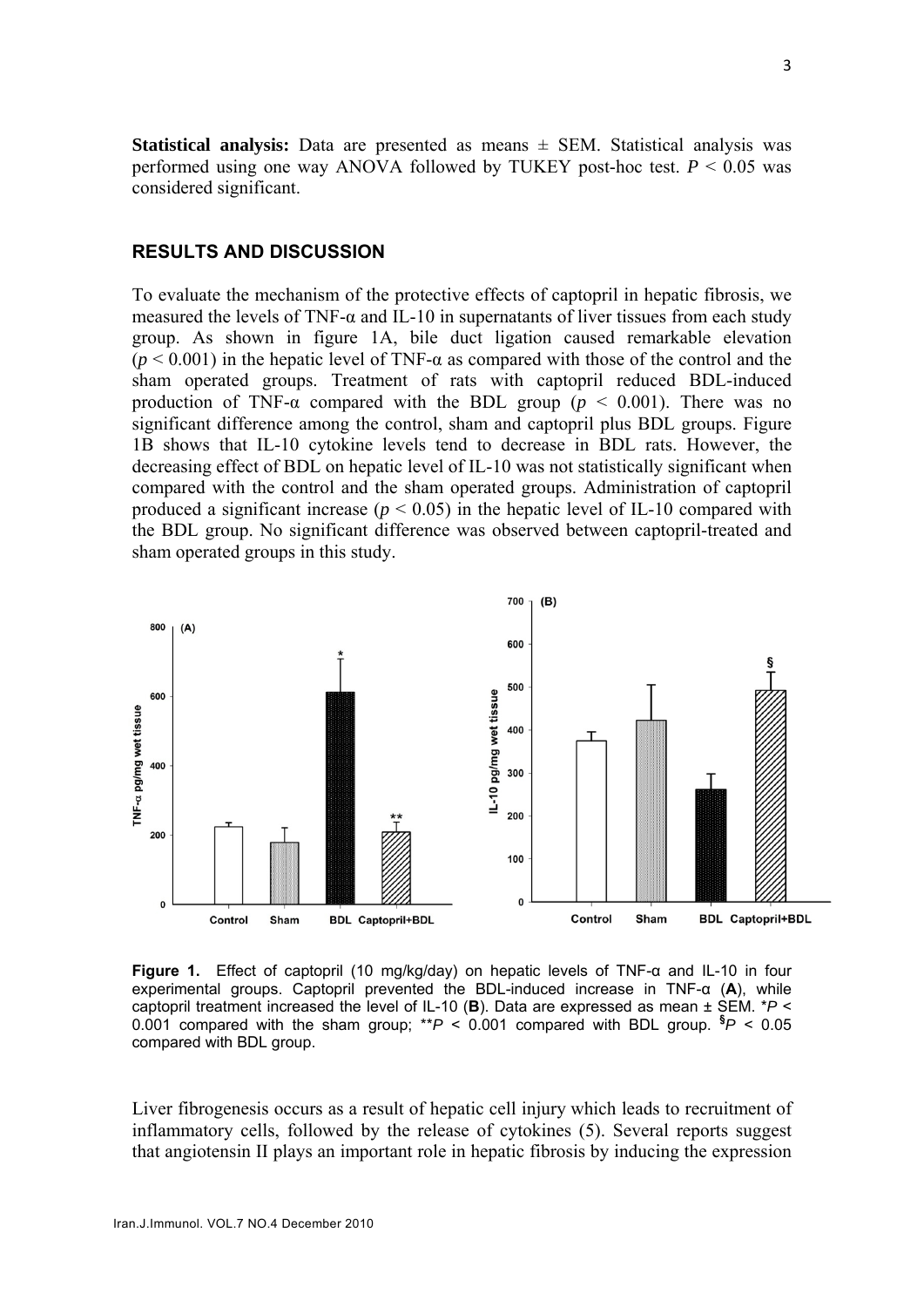of potent cytokines (10,11). Cytokines have an important function in the development of hepatic inflammation and fibrosis (2). There is an imbalance between anti-inflammatory and proinflammatory cytokines during liver fibrosis. It has been demonstrated that hepatic concentration of TNF- $\alpha$  increases following BDL in mice (1). Chronic BDL significantly augments plasma and hepatic levels of proinflammatory cytokines such as TNF- $\alpha$  and IL-1 $\beta$  (12). Captopril has a potent inhibitory effect on the LPS-induced production of TNF in *vitro* (13). In another study it is shown that pretreatment with captopril inhibits the expression of TNF- $\alpha$  in rabbits (14).

Some studies have suggested a protective role for the anti-inflammatory cytokine, IL-10, on hepatic fibrogenesis. IL-10 inhibits the synthesis of proinflammatory and profibrogenic cytokines including TNF- $\alpha$ , IL-6 and TGF- $\beta$  (2,15). IL-10 decreases the levels of some transmitters such as endothelin, angiotensin II and prostacyclin. These transmitters have a significant role in rat hepatic fibrosis induced by  $\text{CCl}_4$  (6). It has been shown that IL-10 decreases the damage and the inflammation in a rat model of hepatic ischemia and reperfusion (16). The ACE inhibitors enalapril and captopril increase IL-10 production by splenocytes in mice (17).

In our previous study we showed that captopril increases liver glutathione (GSH) content, diminishes lipid peroxidation and the hepatic content of hydroxyproline, and reduces hepatic inflammation (8). Our present study shows that captopril treatment is able to reduce BDL-induced production of the proinflammatory cytokine, TNF-α. This observation is important, because TNF-α plays a major role in the development of hepatic fibrosis. In addition, we demonstrated that captopril treatment increases the hepatic content of IL-10 in BDL rats. Interleukin-10 is an anti-inflammatory cytokine and has an important role in the prevention of hepatic inflammation and fibrosis. Altogether, the results of current study suggest that the protective effect of captopril in hepatic fibrosis is likely to be mediated by cytokine production.

#### **ACKNOWLEDGMENTS**

We are grateful to acknowledge the Department of Pharmacology, School of Medicine, Tehran University of Medical Sciences, for the financial support of this study.

#### **REFERENCES**

- 1 Yang L, Bataller R, Dulyx J, Coffman TM, Ginés P, Rippe RA, et al. Attenuated hepatic inflammation and fibrosis in angiotensin type 1a receptor deficient mice. J Hepatol. 2005; 43:317-23.
- 2 Zhang LJ, Yu JP, Li D, Huang YH, Chen ZX, Wang XZ. Effects of cytokines on carbon tetrachloride-induced hepatic fibrogenesis in rats. World J Gastroenterol. 2004; 10:77-81.

3 Schindler R, Dinarello CA, Koch KM. Angiotensin-converting-enzyme inhibitors suppress synthesis of tumour necrosis factor and interleukin 1 by human peripheral blood mononuclear cells. Cytokine. 1995; 7:526-33.

- 4 Zhang X, Li ZZ, Liu DF, Xu X, Mei ZC, Shen W. Angiotensin-converting enzyme inhibitors improve hepatic steatosis by modulating expression of tumour necrosis factor-alpha, interleukin-6 and adiponectin receptor-2 in rats with type 2 diabetes. Clin Exp Pharmacol Physiol. 2009; 36:631-6.
- 5 Muriel P. NF-kappaB in liver diseases: a target for drug therapy. J Appl Toxicol. 2009; 29:91-100.
- 6 Wang XZ, Zhang LJ, Li D, Huang YH, Chen ZX, Li B. Effects of transmitters and interleukin-10 on rat hepatic fibrosis induced by CCl4. World J Gastroenterol. 2003; 9:539-43.
- 7 Wei YH, Jun L, Qiang CJ. Effect of losartan, an angiotensin II antagonist, on hepatic fibrosis induced by CCl4 in rats. Dig Dis Sci. 2004; 49:1589-94.
- 8 Karimian G, Mohammadi-Karakani A, Sotoudeh M, Ghazi-Khansari M, Ghobadi G, Shakiba B. Attenuation of hepatic fibrosis through captopril and enalapril in the livers of bile duct ligated rats. Biomed Pharmacother. 2008; 62:312-6.